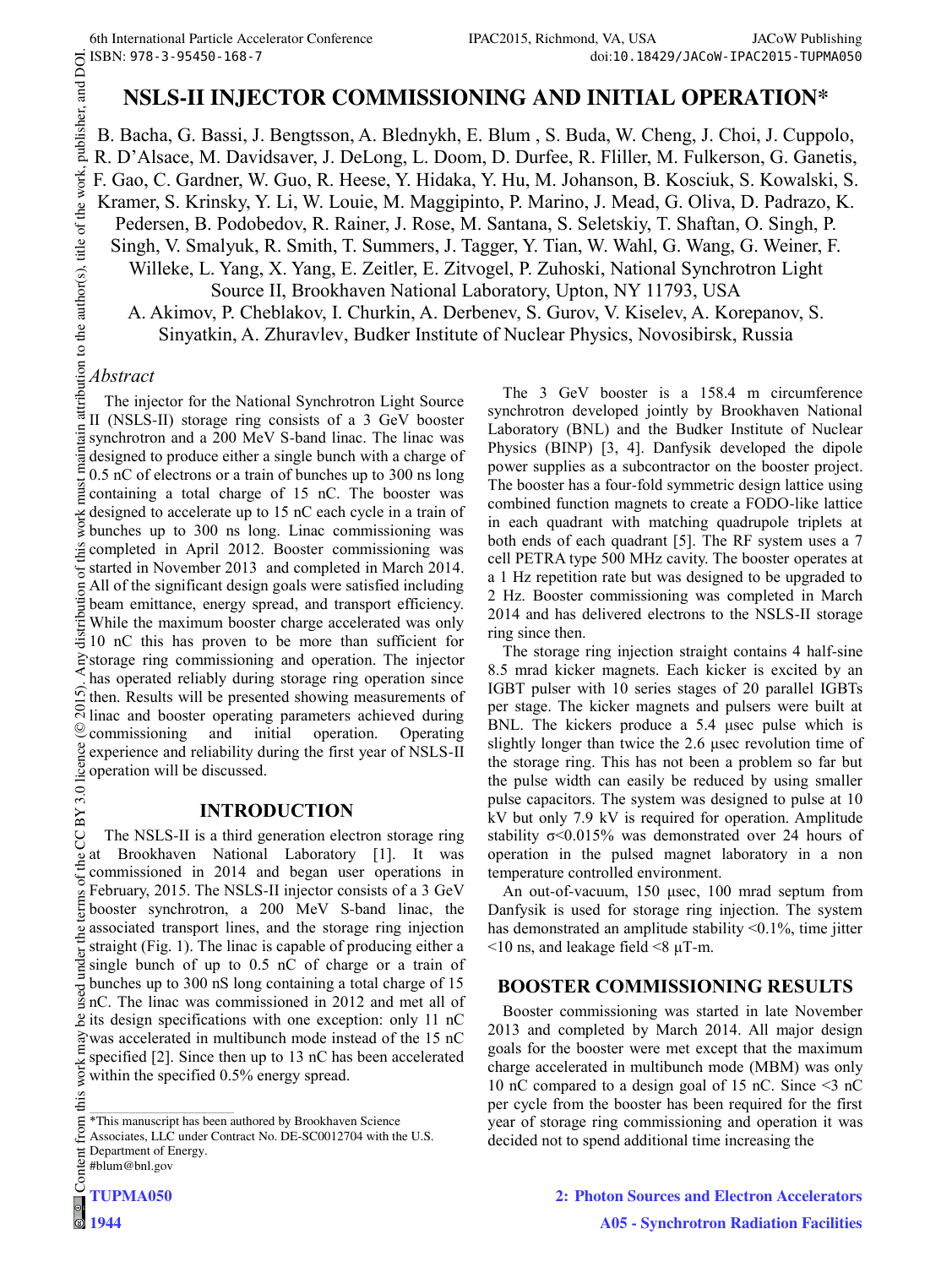

Figure 1: Scaled drawing of the NSLS-II injector complex. The linac is on the lower right side of the drawing and the storage ring injection straight is on the upper right.

booster current. The required single bunch mode (SBM) charge of 0.5 nC was readily obtained, Booster specifications and measurements are compared in Table 1.

|  |  | Table 1: Booster Specifications and Measurements |
|--|--|--------------------------------------------------|
|--|--|--------------------------------------------------|

| Parameter                        | Specification                 | <b>Measurement</b>            |
|----------------------------------|-------------------------------|-------------------------------|
| Beam Energy                      | $3\pm0.15$ GeV                | $\sim$ 3 GeV                  |
| Accelerated<br>Charge            | $0.5$ nC (SBM)<br>15 nC (MBM) | $0.5$ nC (SBM)<br>10 nC (MBM) |
| <b>Bunch Train</b>               | $1.160$ bunches               | 1.75 bunches                  |
| <b>Energy Spread</b><br>at 3 GeV | $0.08\%$                      | 0.10%                         |
| H Emittance                      | 38 nm-rad                     | 33 nm-rad                     |
| V Emittance                      | 4 nm-rad                      | 4-8 nm-rad                    |
| Transport<br>Efficiency          | $>75\%$                       | $\sim 80\%$                   |

The other significant difference from the design specifications was in the measured vertical emittance. While the emittance measured from the synchrotron light

**A05 - Synchrotron Radiation Facilities**

profile of 4 nm-rad agrees with the specification, the emittance measured from the light produced by the beam striking an yttrium aluminum garnet (YAG) screen in the booster-to-storage ring transport line was 8 nm-rad or twice as large as expected. The discrepancy may result from the fluorescence of the YAG which usually overestimates the beam size compared to other phosphors. The energy spread, as measured by synchrotron light in a dispersive region of the booster is also slightly larger than expected but the measurement of the beam size was complicated by stray light in the image. By contrast the synchrotron light image from a mirror in a nondispersive region used for the emittance measurements was cleaner.

## **OPERATING EXPERIENCE**

The injection system has been providing beam for NSLS-II commissioning and operations since March 2014. Fig. 2 shows a plot of the transport efficiency from the end of the linac to the end of the booster-to-storage ring (BTS) transport line during the last week that the storage ring operated in April 2015. It shows the ratio of the beam charge measured on an integrating current transformer in the BTS line to the charge measured on an